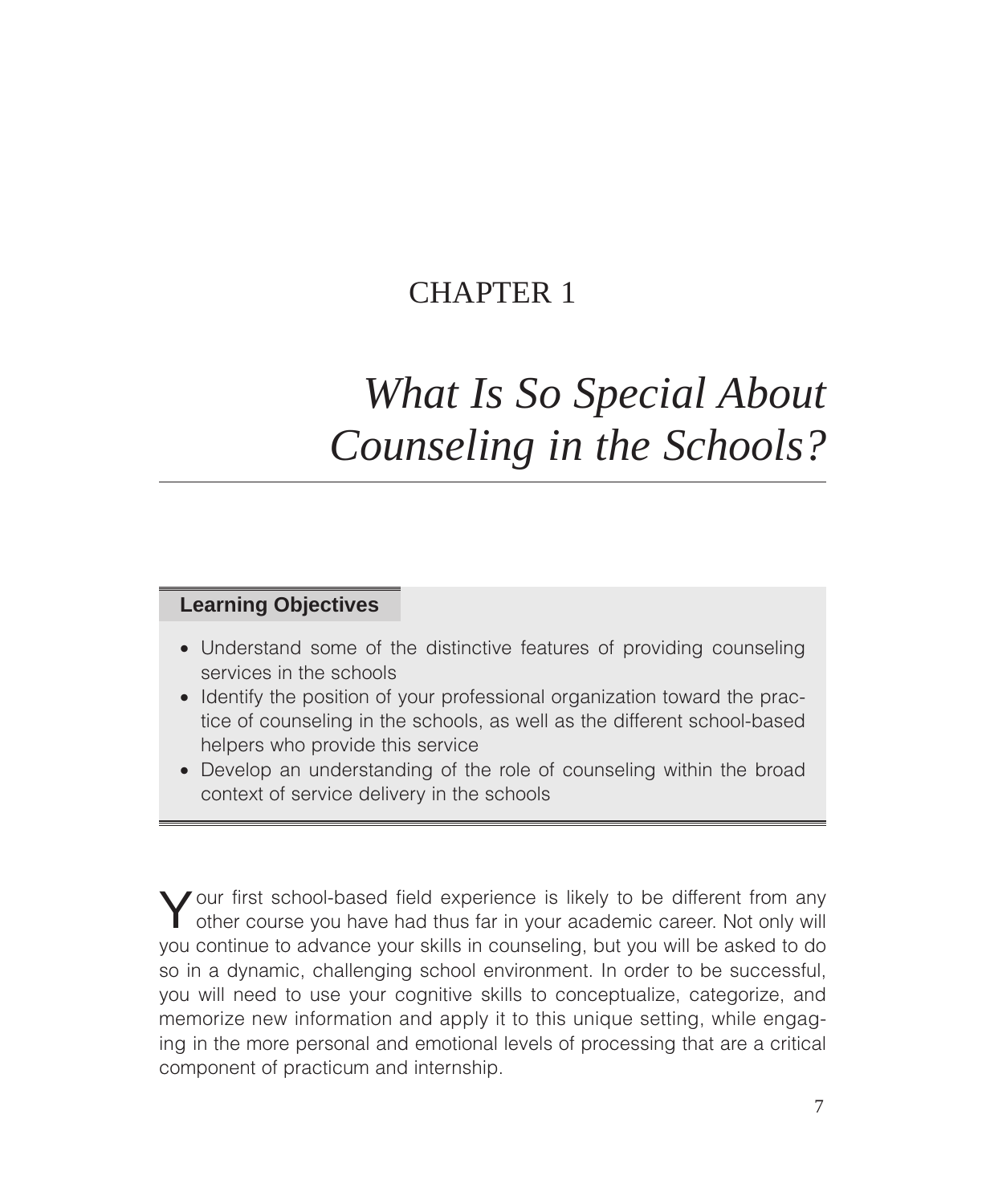## **THE CONTEXT OF SCHOOL**

Schools are dynamic, complex, challenging, and fun. As a school-based professional helper, your role will be to advocate for children and to help create learning environments that are safe, caring, and supportive. Conversely, the adults with whom you will work (i.e., teachers, principals, and parents) are facing greater challenges because of limited resources and the push for greater achievement. Sometimes the drive for academic achievement seems to take precedence over the social and emotional needs of children. In this type of climate, those who provide support services and advocate for the emotional needs of students may feel as if their area of expertise is given a backseat to academic goals. In fact, these contrasting priorities create an underlying tension; therefore, it is helpful to consider the broader context in which you will practice. In the following chapter, we provide more detailed information on the general nature of school-based counseling. We discuss how it fits within a tiered model of service delivery to promote positive youth resiliency and address the mental health needs of students.

On any given day in the school setting, you will have the opportunity to positively impact hundreds of lives. To those of you who are just beginning your careers, this statement is energizing, powerful, and—frightening. It communicates the seriousness of the role of a school-based helper, and it implies a high level of responsibility. Fortunately, you are not expected to carry out every program and intervention on your own. You will have the chance to work with a talented team of professionals (e.g., teachers, administrators, and other mental health staff) to enact prevention and intervention programming that makes a difference in students' lives. As we introduce and discuss the various school-based helpers throughout this text, it is important that we begin with a consideration of our terminology.

## **A WORD ABOUT WORDS**

We have a novel task in attempting to write a book about counseling for preservice professionals who are studying to be school counselors, school psychologists, or perhaps school social workers. The mental health needs of children are so great, and the important contributions made by representatives of each of these fields are unique. Thus, an important goal in writing this book was to highlight the similarities, the differences, and the many ways that those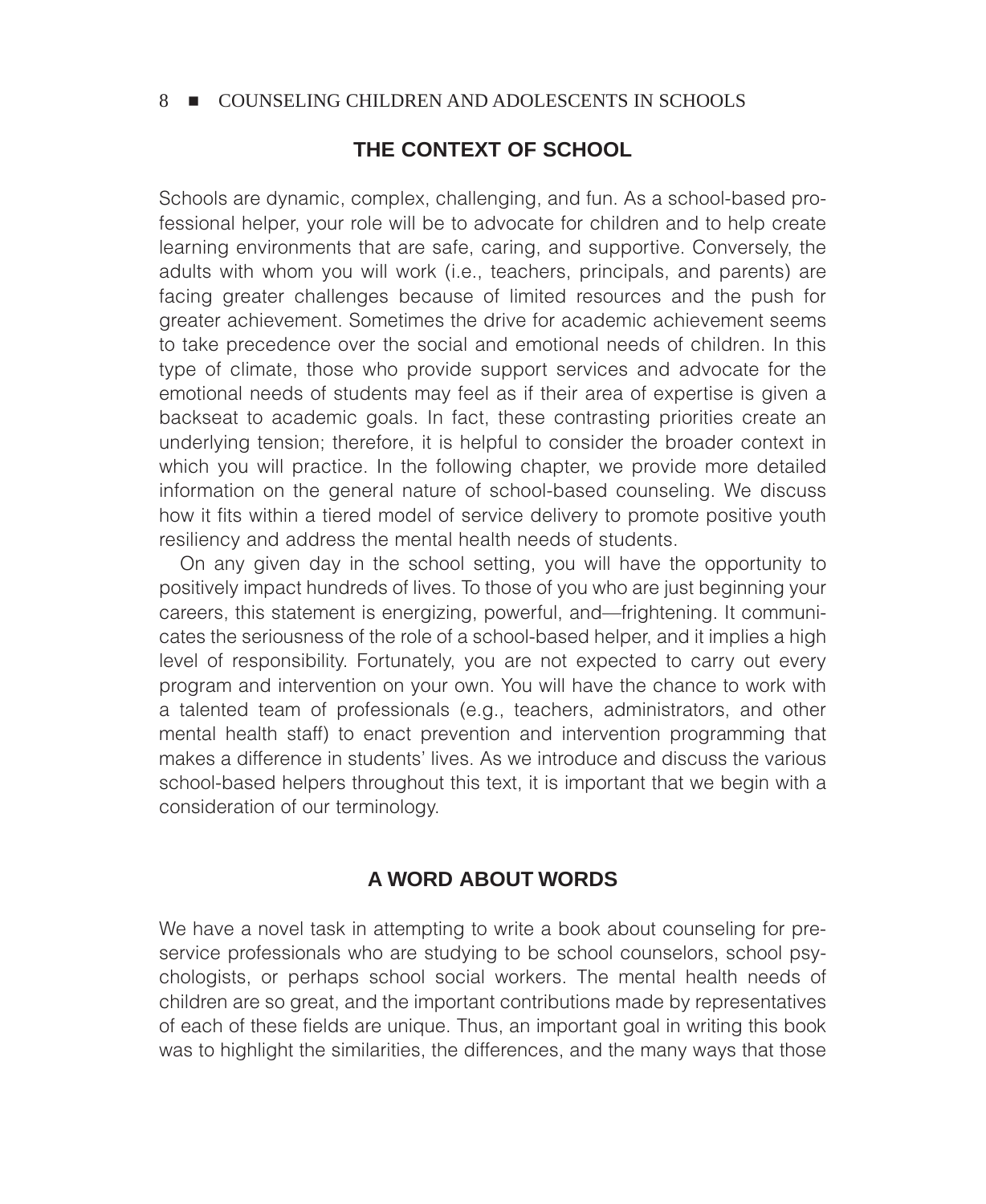who address the social, emotional, and behavioral needs of students can work together and with others to create seamless systems of support for children, adolescents, and families.

One of our greatest challenges was deciding on a term to address our readers that would be inclusive of individuals in the different professional tracks but would not be such a mouthful that no one would ever use it. Although we liked the term *school-based professional helper*, throughout the text we have sometimes shortened it to *professional*, *school-based professional*, *professional helper*, or some other variation. Additionally, we sometimes simply refer to the specific discipline (e.g., school psychologist). We also realized that the term *students* could refer to individuals in K–12 settings or to our readers, who are students in graduate school. To avoid such confusion, we use the term *students* when we are referring to K–12 students overall. We use the term *student client* when referring to a student with whom a professional helper is actively working versus other students in the school. Finally, we address our audience of graduate students as *pre-service professionals.*

As we were writing, we found that we used different words for similar concepts. From a school psychology perspective, *psychoeducational group* would be the term used to refer to any group that focuses on teaching skills (e.g., social skills, problem solving) to a group of students. The same activity might be considered a curriculum activity from a school counseling perspective. Due to the different histories and emphases in our respective fields, we have developed unique terminology for similar activities. We have used these terms broadly and interchangeably, with clear description, to provide clarity and recognition of the different disciplines. Another important clarification is needed in relation to "counseling." We provide a working definition for this term and describe its application in a school setting.

#### **School-Based Counseling Versus Psychotherapy**

There are many terms to define the act of helping an individual overcome barriers and maximize growth (e.g., *counseling*, *coaching*, *helping*). Additionally, the names for the individuals who provide these services (e.g., *counselor*, *psychotherapist*, *helper*) and the recipients of these services (e.g., *student*, *client*, *helpee*) vary based on theoretical models, definitions of counseling, and context (e.g., school, clinic). Some make a firm distinction between the practices of counseling and psychotherapy (Nystul, 2003), while others suggest that this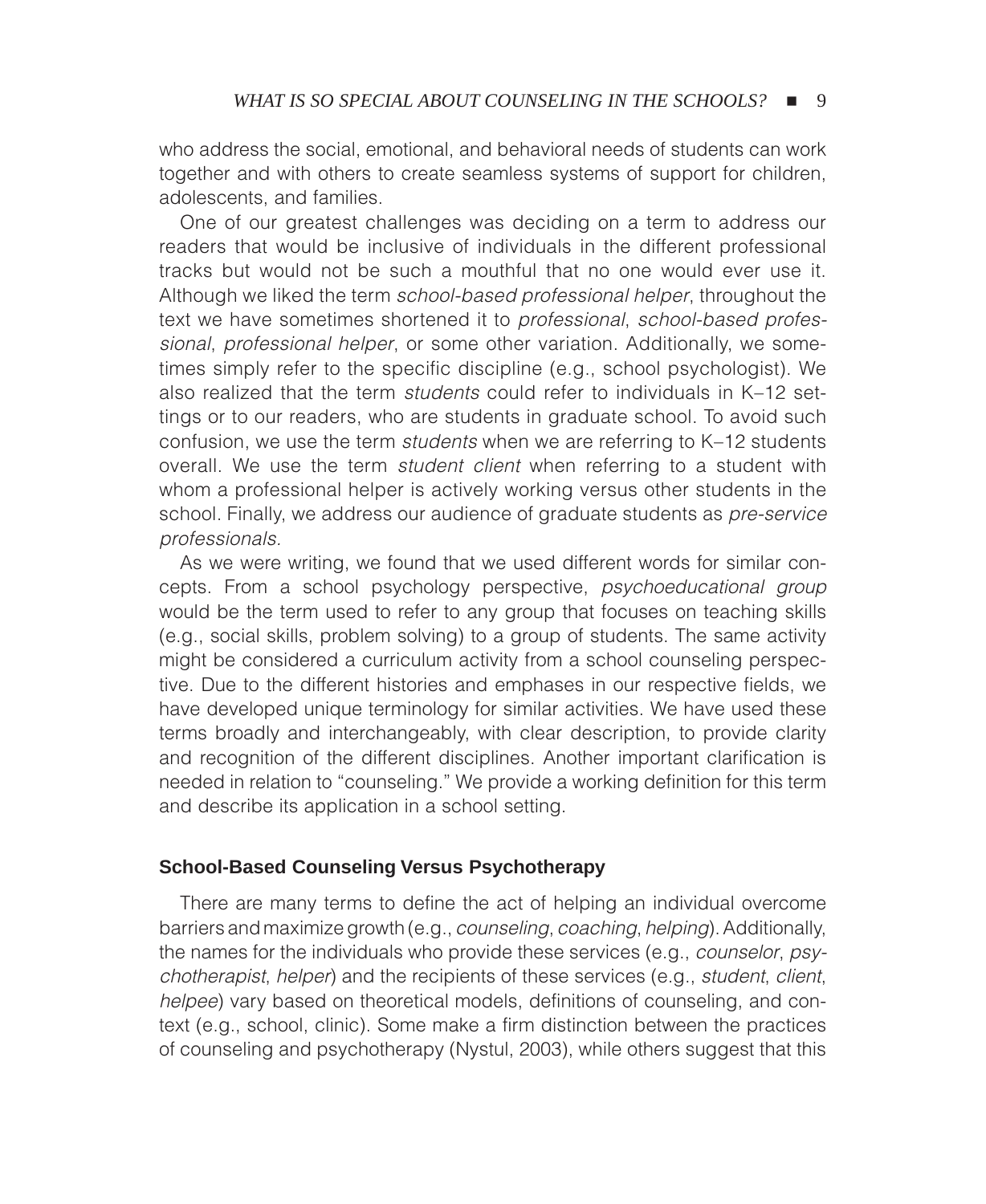distinction may be superficial because both use similar techniques and have similar goals (Thompson & Henderson, 2007).

School-based professionals typically provide counseling rather than psychotherapy. Generally speaking, counseling is a short-term service delivered to individuals or groups to increase their adaptive functioning. Therefore, school-based professionals most often focus on helping student clients function more effectively in the classroom and with their peers. Counseling is also considered to be a helping process that is delivered to individuals who are basically healthy but require support to address a variety of developmental or situational difficulties. The American Counseling Association (2010b) has recently adopted the following definition for *counseling*: "Counseling is a professional relationship that empowers diverse individuals, families, and groups to accomplish mental health, wellness, education, and careers." An illustration of a counseling intervention that meets this definition is when a school counselor helps a student client who is struggling in her peer relationships to find solutions to reduce the conflict. A school psychologist might visit with a young student who is tearful and apparently having a rough day to explore his concerns and support him in learning strategies to manage his frustration.

Conversely, psychotherapy tends to be a longer-term service. The issues or concerns that an individual presents are more serious and may reflect pathology (e.g., depression, suicidal ideation, eating disorder) (Hughes & Theodore, 2009). A broader definition proposed by Weiner and Bornstein (2009) described the unique contribution of psychotherapy as the "intentional effort of therapists to communicate their understanding of a patient's difficulties and help him or her share in this understanding" (p. 3). Therefore, both counseling and psychotherapy clearly involve a personal relationship with an individual or group with the goal of positive change (Hughes & Theodore, 2009). Neither of these approaches should be confused with the generic term *therapy*, which refers to any sort of treatment (e.g., speech therapy) or cure. Further, counseling and psychotherapy are not behavior modification programs, environmental modifications, or psychopharmacology, although these might be elements of broadbased interventions (Weiner & Bornstein, 2009).

With school-based services, it is important to address those issues that are relevant to the context of a student's academic, career, or social-emotional functioning within the school. This distinction does not mean that school-based professionals never work with students who have a diagnosable disorder. It just means that their focus is one of support rather than treatment. For example, a student may have a serious disorder (e.g., generalized anxiety disorder) but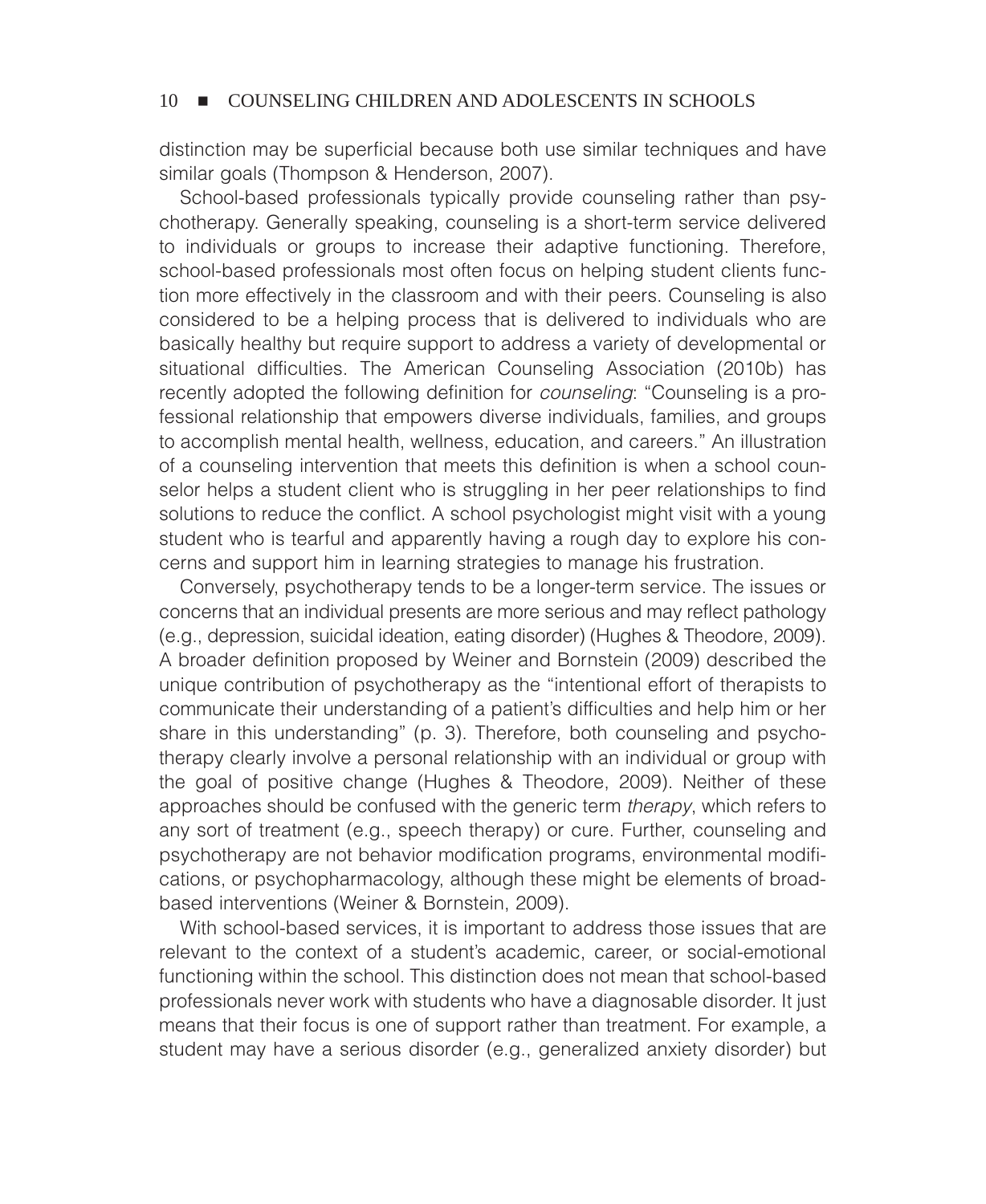still be seen by a school-based professional who works with the student on strategies to manage her anxiety while she is at school in order to achieve her academic goals. Ideally, this student is also working with a private therapist to resolve her anxiety disorder. Here again, the school-based professional can play an important role by providing the family with referrals to local therapists (if the student does not already have one), by staying in close contact with the therapist, by reinforcing the student's use of newly learned coping strategies, and by consulting with the student's teachers as appropriate. In Chapter 14 we outline additional strategies that school-based professionals can use to coordinate support plans and help teachers understand students' needs so they can implement accommodations that will help facilitate success.

Some school-based professionals object to the use of terms such as *client*, *mental health*, or *therapeutic interventions* because they suggest a clinical approach rather than one from the field of counseling. Although we agree with the importance of professional identity and defining one's services appropriately and accurately, we do not advocate for the use of narrowly defined terms that might ultimately inhibit communication and create gaps in services for children and adolescents. Thus, we suggest the following questions for determining whether the counseling services you are considering for a particular student are appropriate for a school setting.

- Do I have the professional competence to provide these services or address the presenting concerns?
- After engaging in a counseling session, is the student likely to be able to return to full participation in the following class period?
- Is the time and effort I put forth with this student similar to the amount of time that I give to other students?
- Are these services consistent with the mission of the school?
- Is the provision of these services consistent with the guidelines of my profession (e.g., American School Counselor Association, National Association of School Psychologists, American Counseling Association, American Psychological Association, or School Social Work Association of America)?
- Would the student's needs be better met within the school setting rather than the community?

If the answer to these questions is yes, it seems appropriate to provide services to the student. A reality of school settings is that they are open to all children, regardless of their ability, history, or diagnosis. That means that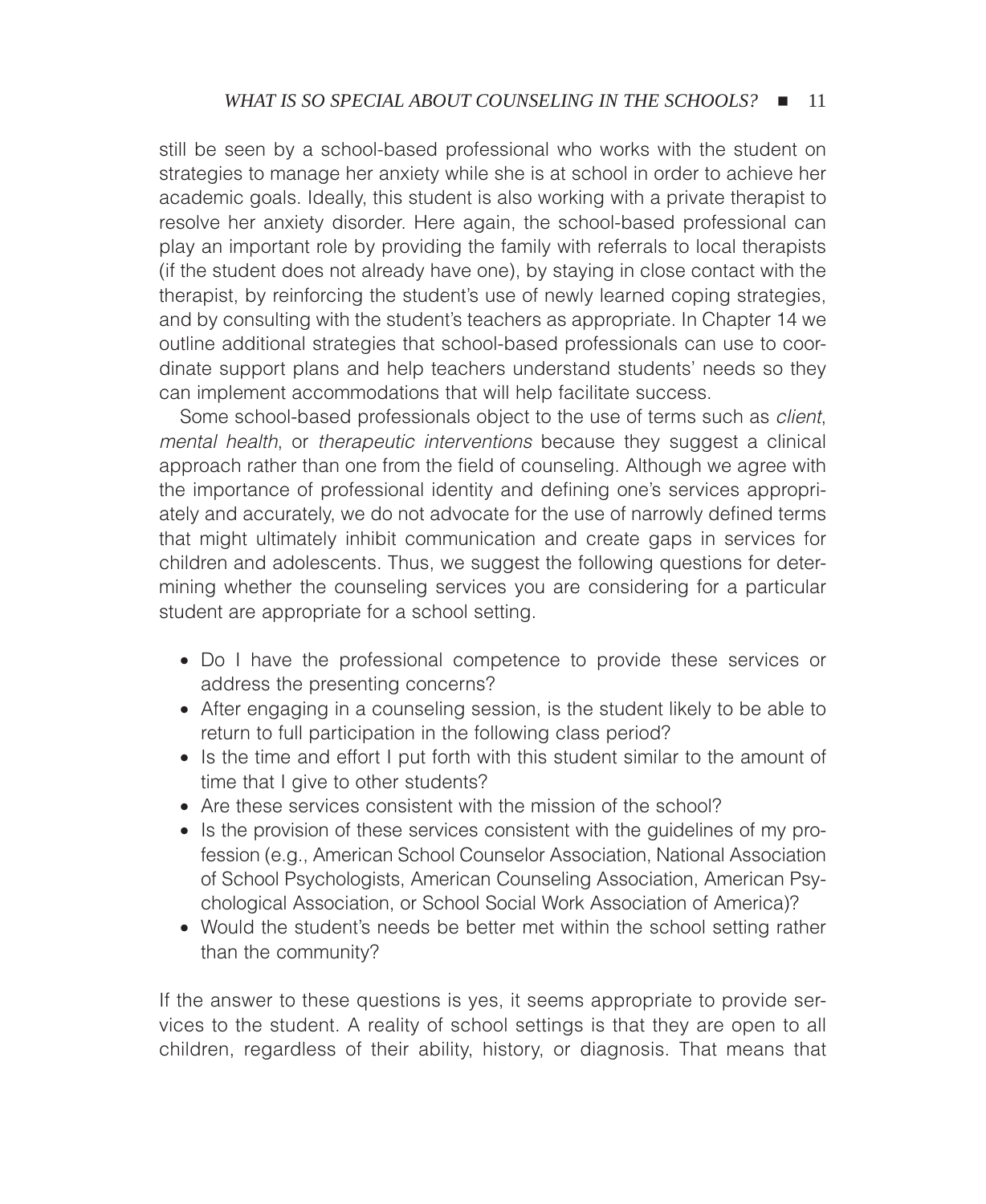many of the students who come through your door may have a clinical disorder or a significant history of abuse. They do not wear signs that allow you to know whether they are going to present you with an issue that is appropriate to address in the schools. For example, an adolescent may present with troubling behavior in the classroom, and through your conversations you find out that she has a history of sexual abuse. Although it would be inappropriate to "treat" the abuse issues in the school, you should not abandon the student after she has shared her most personal secret. Throughout your career, you will need to make these kinds of decisions about whom to serve, how to do so most effectively, and how to help create a school environment that supports the academic, social, and emotional growth of the greatest number of students.

## **MENTAL HEALTH NEEDS OF STUDENTS**

The number of students in the schools who may require additional support services in order to be successful is increasing and represents a growing concern. Many of the students who come to school have very complex needs. According to a report from the National Research Council [NRC] and Institute of Medicine [IOM] (2009), at any given point, between 14 and 20 percent of children and adolescents will experience a mental, emotional, or behavioral disorder (MEB). Of these students, only about one in five (21.3%) will receive services (Substance Abuse and Mental Health Services Administration [SAMHSA], 2007). A recent survey (2005–2006) of students aged 12 to 17 indicated that of the roughly 7 million youth who received services for emotional and behavioral problems, 12 percent received those services in the school, 13.3 percent accessed services through a specialty clinic, and 3 percent received services in a medical setting (SAMHSA, 2008). In real numbers, this means that in a medium-sized high school with approximately 2,000 students, between 280 to 400 students will be experiencing an MEB disorder, and only about 100 of these students will receive services.

These statistics are not meant to indicate that school-based professional helpers must find a way to treat each and every one of these students. Instead, these data highlight a considerable gap in service delivery in our current system. Unfortunately, the level of need does not translate to additional professional helpers assigned to the schools. In fact, in some fields (e.g., school psychology) there is a shortage of practitioners (Curtis, Chesno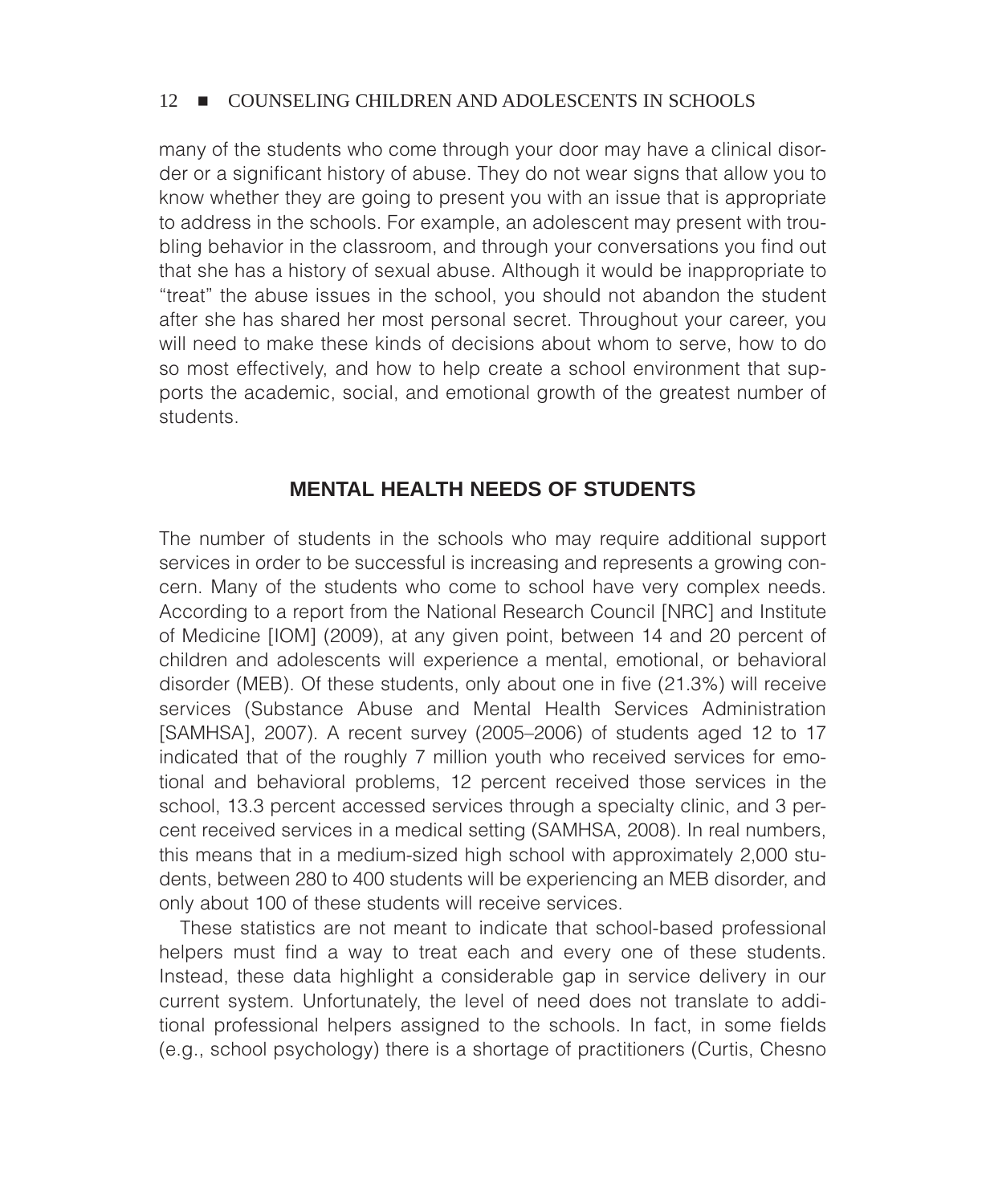Grier, & Hunley, 2004). In school counseling, the student-to-school counselor ratios are often quite high, ranging from 197 to 814, with a U.S. average of 457 (American School Counsel or Association, 2010b). The ratio for school psychologists is much higher, with an estimated 1,621 students per service provider (Charvat, 2005). The ratios for school social workers are more difficult to obtain because only 31 states have a certification process for social workers providing services in the schools (Kelly, 2008). This mismatch between student need and school-based professionals has led to a reconceptualization of our work to align with tiered levels of services. Not all students need the same level of support, and the idea is that if we provide more support through prevention, we may be able to reduce the number of students who require intensive services.

## **TIERED MODELS OF SERVICES**

The growing recognition that we cannot provide effective support services to one child at a time has led to the consideration of alternative methods of service delivery. We must consider ways in which our schools can foster the adaptive functioning and social emotional growth of all children. To do so, we must think about our roles differently and consider how we can create the broadest level of service delivery through our own supports and through our collaboration with others. A growing body of research supports the use of tiered service models such as positive behavioral supports (PBS; Sailor, Dunlap, Sugai, & Horner, 2009) and response to intervention (RTI; Brown-Chidsey & Steege, 2005). These programs emphasize primary prevention, tiered levels of supports or services to address student needs, and schoolcommunity linkages.

From this perspective, the greatest amount of effort is directed toward universal treatment with the goal of preventing the need for more targeted and time-intensive intervention strategies. Within these models, guidance lessons and schoolwide programming (e.g., character education, conflict resolution, bullying prevention) would be considered universal or Tier 1 strategies. At the second tier, usually considered to be the level at which students may be considered at risk for a negative outcome, services might include more targeted efforts such as programming delivered to a particular grade level (e.g., transition curriculum for fifth-grade students moving to the sixth grade) or small psychoeducational or counseling group (e.g., divorce group, study skills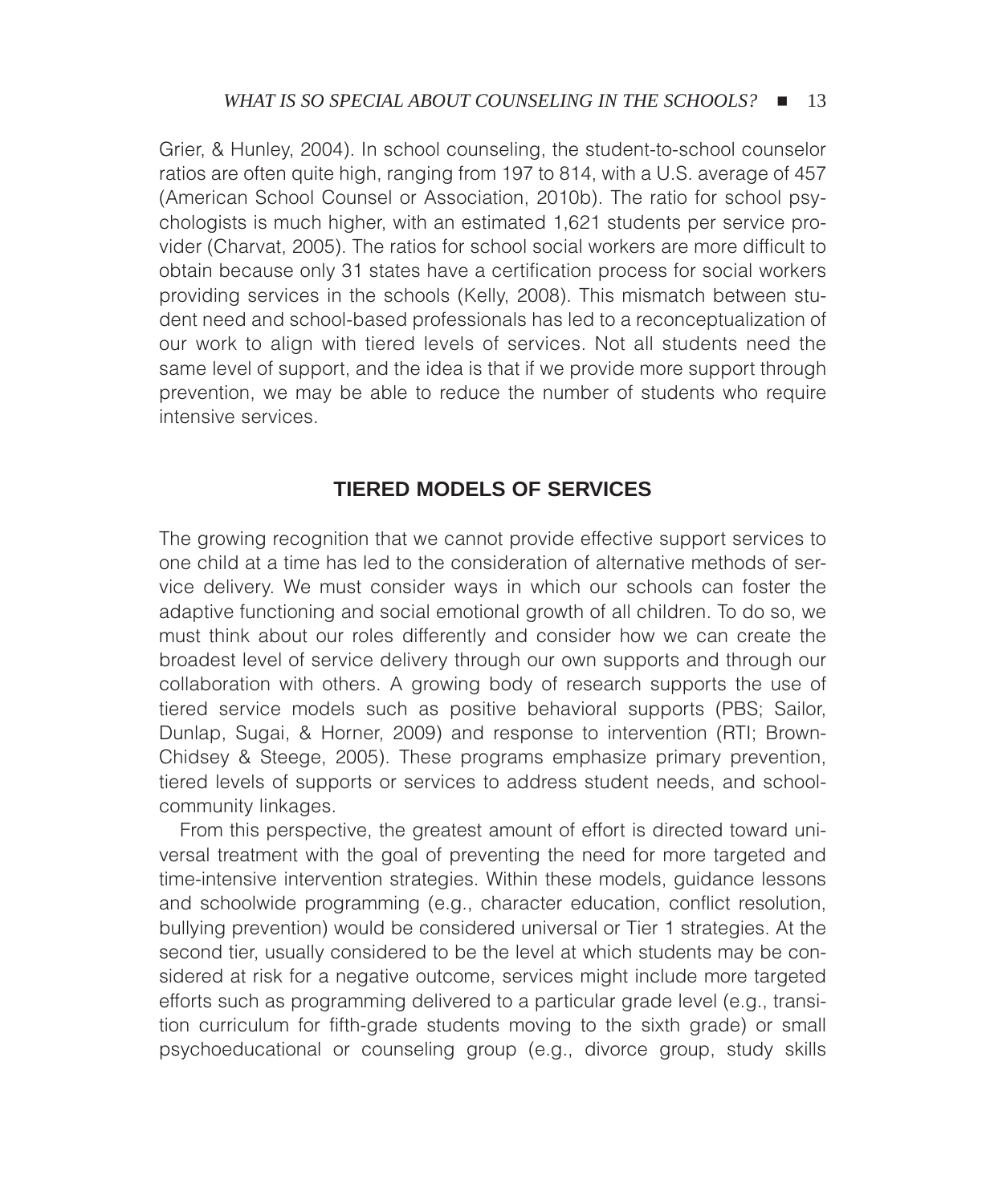group). If these approaches are not effective or if a student requires additional support because of an acute crisis, services that are individual and intensive (i.e., Tier 3) can be implemented.

Within a tiered model, it is expected that the percentage of students who require services at this level will approximate 2–5 percent. Furthermore, some of the needs may be so intensive that an individual receives additional supports from a community mental health provider, and the school-based professional helper acts as more of a liaison, consultant, and on-site support as needed for the student. A more in-depth presentation of these tiers is provided in Chapter 15.

## **WORKING WITH OTHER PROFESSIONALS**

Tiered levels of services call for greater levels of collaboration among school personnel. In tandem with the significant transformation of educational practices, the broad fields of counseling, psychology, and social work have also undergone significant change. These changes have created debate in our fields around the types of services that we provide, the nature of our roles, and the degree to which individuals from our fields are relevant to the schools. For example, one of the continuing debates in school counseling is whether the role of the school counselor should be one of providing broad educational support to all students or providing individual student support and crisis intervention (e.g., Paisley & McMahon, 2001; Stone & Dahir, 2011). According to the *Model for Comprehensive and Integrated School Psychological Services* (NASP, 2010b), school psychology is shifting toward more broad, systems level interventions that promote the well-being and academic achievement of students*.* Although school social workers are also moving toward more prevention and a tiered level of services, a recent survey indicated that respondents spent only 28 percent of their time in Tier 1 activities, while 59 percent of their time was spent at Tiers 2 and 3 (Kelly et al., 2010). As professionals within these three fields continue to define contemporary practice, they face the challenge of establishing their role and professional identity within a shifting framework of services.

Before addressing where the professions are going, it may be valuable to review who we are. One of the most common questions asked by potential program applicants is, "What are the differences between school psychologists, school counselors, and school social workers?" Indeed, there are a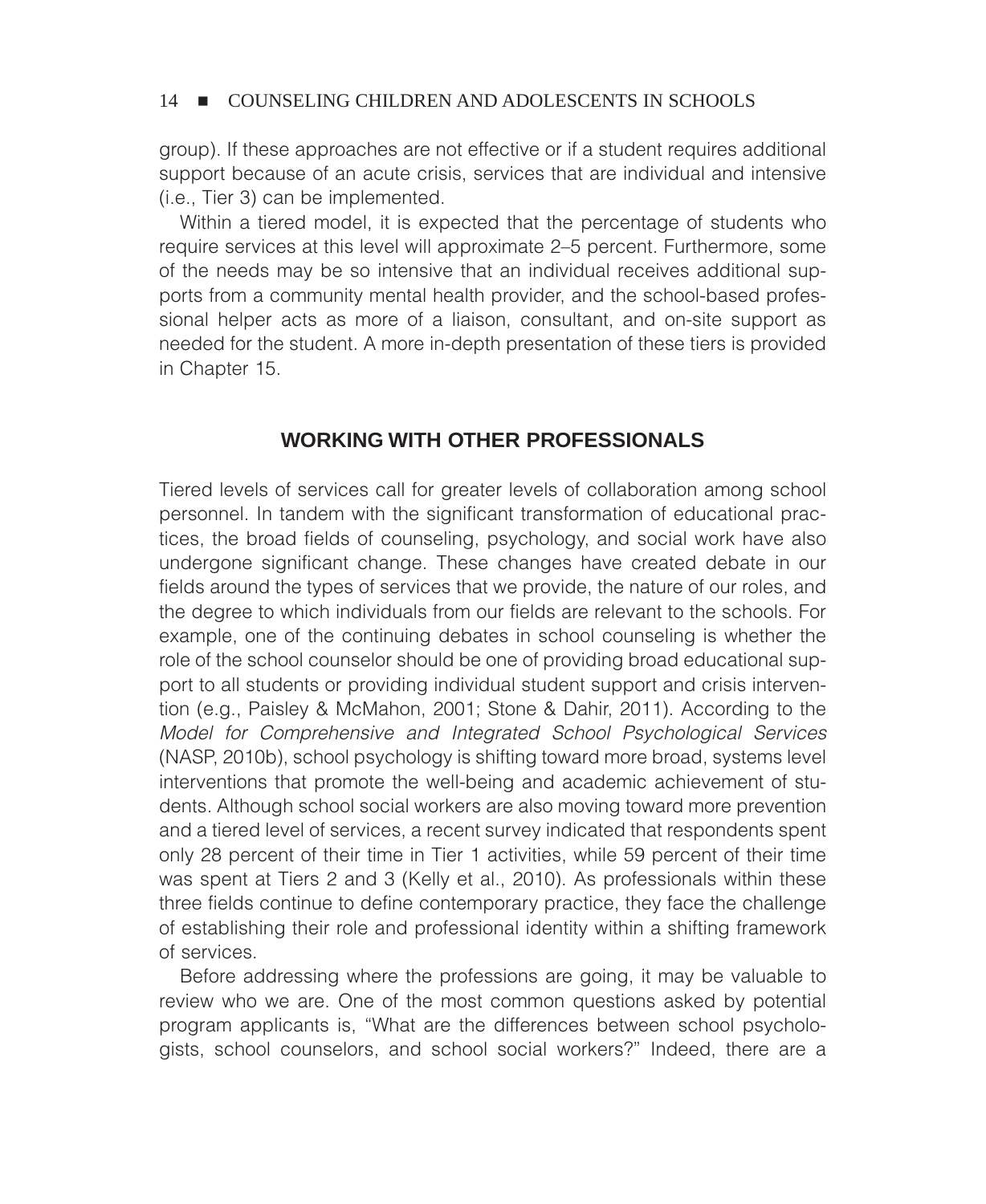number of similarities, but there are also key differences that make our fields unique and important to the well-being of students, families, and other school personnel. Although an entire chapter could be dedicated this topic, we have attempted to highlight with the following table some of the key similarities and differences, as outlined in the *National Model for School Counseling Programs* (ASCA, 1997, 2005), the *Model for Comprehensive and Integrated School Psychological Services* (NASP, 2010b), and the National Association of Social Workers (NASW) *Standards for School Social Work Services* (NASW, 2002). As you can see in Table 1.1, the description and foundation for each of the professions are quite similar. However, differences emerge in the delivery of services and the day-to-day practice of each (presented in Chapter 14).

| <b>School Counselor</b>                                                                                                                                                                                                                                                                                                                                                  | <b>School Psychologist</b>                                                                                                                                                                                                                                                                                                                                                                                    | <b>School Social Worker</b>                                                                                                                                                                                                                                                                                                                                                                                                                                                                          |  |
|--------------------------------------------------------------------------------------------------------------------------------------------------------------------------------------------------------------------------------------------------------------------------------------------------------------------------------------------------------------------------|---------------------------------------------------------------------------------------------------------------------------------------------------------------------------------------------------------------------------------------------------------------------------------------------------------------------------------------------------------------------------------------------------------------|------------------------------------------------------------------------------------------------------------------------------------------------------------------------------------------------------------------------------------------------------------------------------------------------------------------------------------------------------------------------------------------------------------------------------------------------------------------------------------------------------|--|
| <b>General Description</b>                                                                                                                                                                                                                                                                                                                                               |                                                                                                                                                                                                                                                                                                                                                                                                               |                                                                                                                                                                                                                                                                                                                                                                                                                                                                                                      |  |
| School counselors<br>identify and develop a<br>philosophy based on<br>school counseling<br>theory and research/<br>evidence-based<br>practice to deliver and<br>implement culturally<br>relevant programming in<br>collaboration with others<br>to promote students'<br>academic, career, and<br>personal/social<br>development.<br>Recommended<br>ratio: 1:250 students | School psychologists<br>provide effective<br>services to help children<br>and youth succeed<br>academically, socially,<br>behaviorally, and<br>emotionally through<br>direct educational and<br>mental health services,<br>as well as work with<br>parents, educational,<br>and other professionals<br>to create a supportive<br>learning environment for<br>all students.<br>Recommended<br>ratio: 1:500-700 | School social work is a<br>specialized area within the<br>broad profession of social<br>work. School social workers<br>bring unique knowledge and<br>skills to the school system<br>and the student services<br>team. School social workers<br>support schools in providing<br>a setting for teaching, for<br>learning, and for helping<br>students attain competence<br>and confidence.<br>Ratios are established by<br>$\bullet$<br>states and districts<br>dependent on the<br>student population |  |
|                                                                                                                                                                                                                                                                                                                                                                          | students                                                                                                                                                                                                                                                                                                                                                                                                      | served.                                                                                                                                                                                                                                                                                                                                                                                                                                                                                              |  |

| <b>Table 1.1</b> Comparison of Role and Function of School Counselors, School |  |
|-------------------------------------------------------------------------------|--|
| Psychologists, and School Social Workers                                      |  |

(Continued)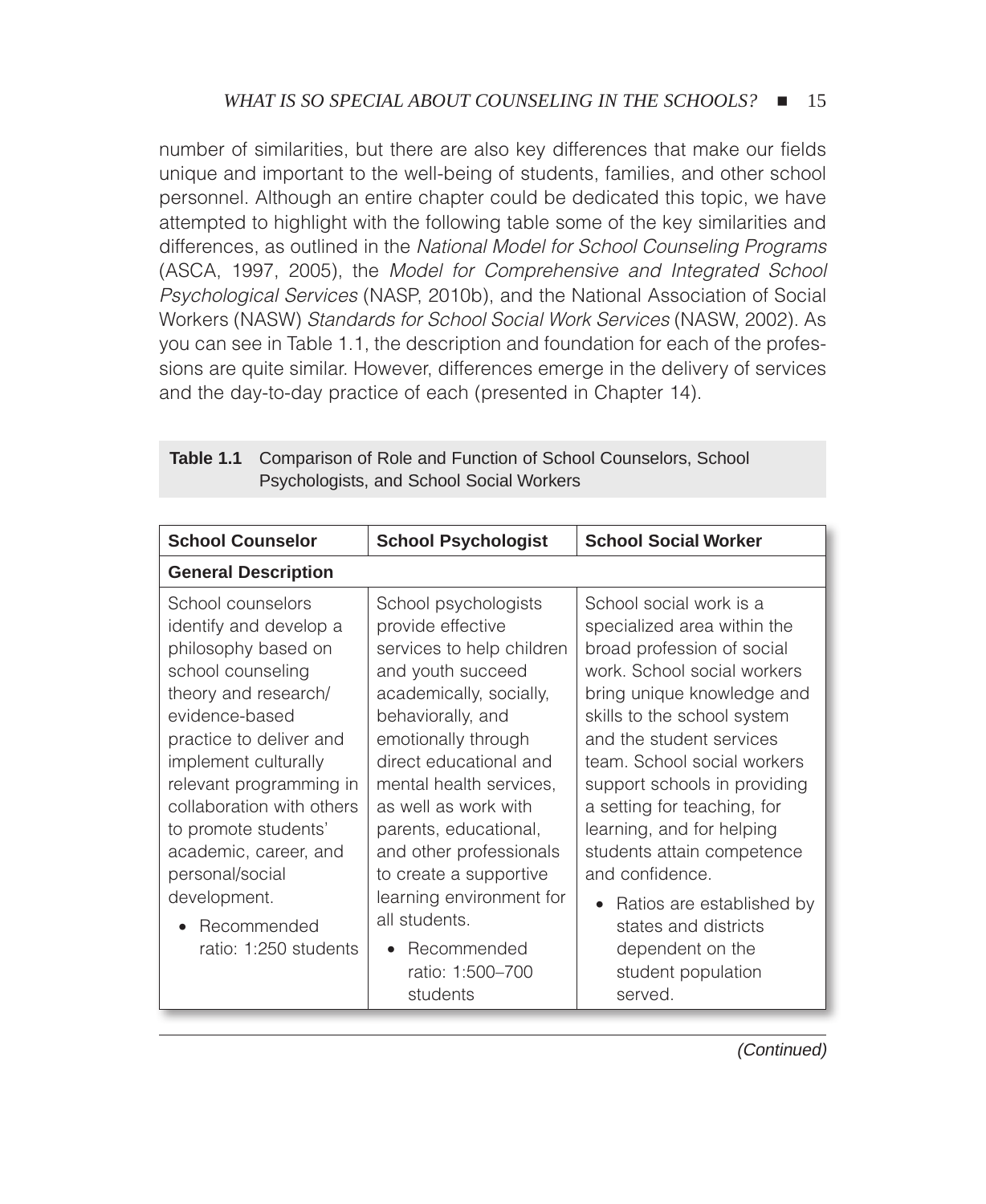## **Table 1.1** (Continued)

| <b>School Counselor</b>                                                                                                                                                                                                                                                                                                   | <b>School Psychologist</b>                                                                                                                                                                                                                                                                                                                                                                                                                                                                                                           | <b>School Social Worker</b>                                                                                                                                                                                                                                                                                                                                                                                      |  |
|---------------------------------------------------------------------------------------------------------------------------------------------------------------------------------------------------------------------------------------------------------------------------------------------------------------------------|--------------------------------------------------------------------------------------------------------------------------------------------------------------------------------------------------------------------------------------------------------------------------------------------------------------------------------------------------------------------------------------------------------------------------------------------------------------------------------------------------------------------------------------|------------------------------------------------------------------------------------------------------------------------------------------------------------------------------------------------------------------------------------------------------------------------------------------------------------------------------------------------------------------------------------------------------------------|--|
| <b>Knowledge Foundation</b>                                                                                                                                                                                                                                                                                               |                                                                                                                                                                                                                                                                                                                                                                                                                                                                                                                                      |                                                                                                                                                                                                                                                                                                                                                                                                                  |  |
| The foundations of<br>school counseling<br>service delivery are<br>school counseling<br>theory, research/<br>evidence-based<br>practice, culturally<br>relevant programming,<br>and collaboration.                                                                                                                        | The foundations of<br>school psychology<br>service delivery<br>are understanding<br>diversity in<br>development and<br>learning, research and<br>program evaluation,<br>and legal, ethical, and<br>professional practice.                                                                                                                                                                                                                                                                                                            | Social work practice requires<br>knowledge of human<br>development and behavior,<br>of social, economic, and<br>cultural institutions, and<br>the interactions between<br>these two.                                                                                                                                                                                                                             |  |
| <b>Delivery of Services</b>                                                                                                                                                                                                                                                                                               |                                                                                                                                                                                                                                                                                                                                                                                                                                                                                                                                      |                                                                                                                                                                                                                                                                                                                                                                                                                  |  |
| School Guidance<br>Curriculum: structured<br>lessons delivered within<br>the classroom setting<br>designed to enhance<br>student competencies<br>within a systematically<br>designed,<br>developmentally<br>appropriate curriculum.<br>• School counselors<br>may also intervene<br>and advocate at<br>the systems level. | <b>Systems Level Services</b><br>(schoolwide practices to<br>promote learning): in<br>collaboration with<br>others, school<br>psychologists design,<br>implement, and<br>evaluate effective<br>policies and practices<br>across multiple areas of<br>school functioning<br>(e.g., discipline, school<br>climate) to enhance<br>student learning and<br>well-being.<br>School<br>psychologists may<br>provide classroom-<br>wide lessons but<br>not typically within<br>a complete,<br>systematic<br>curriculum across<br>all grades. | Work with school, community,<br>and agency personnel to<br>address at-risk student<br>concerns through prevention,<br>intervention, and community/<br>agency response.<br>Build student strengths<br>$\bullet$<br>to maximize ability to<br>learn<br>Help students and<br>$\bullet$<br>families gain access to<br>resources<br>• Collaborate and<br>mobilize resources to<br>support student and<br>family needs |  |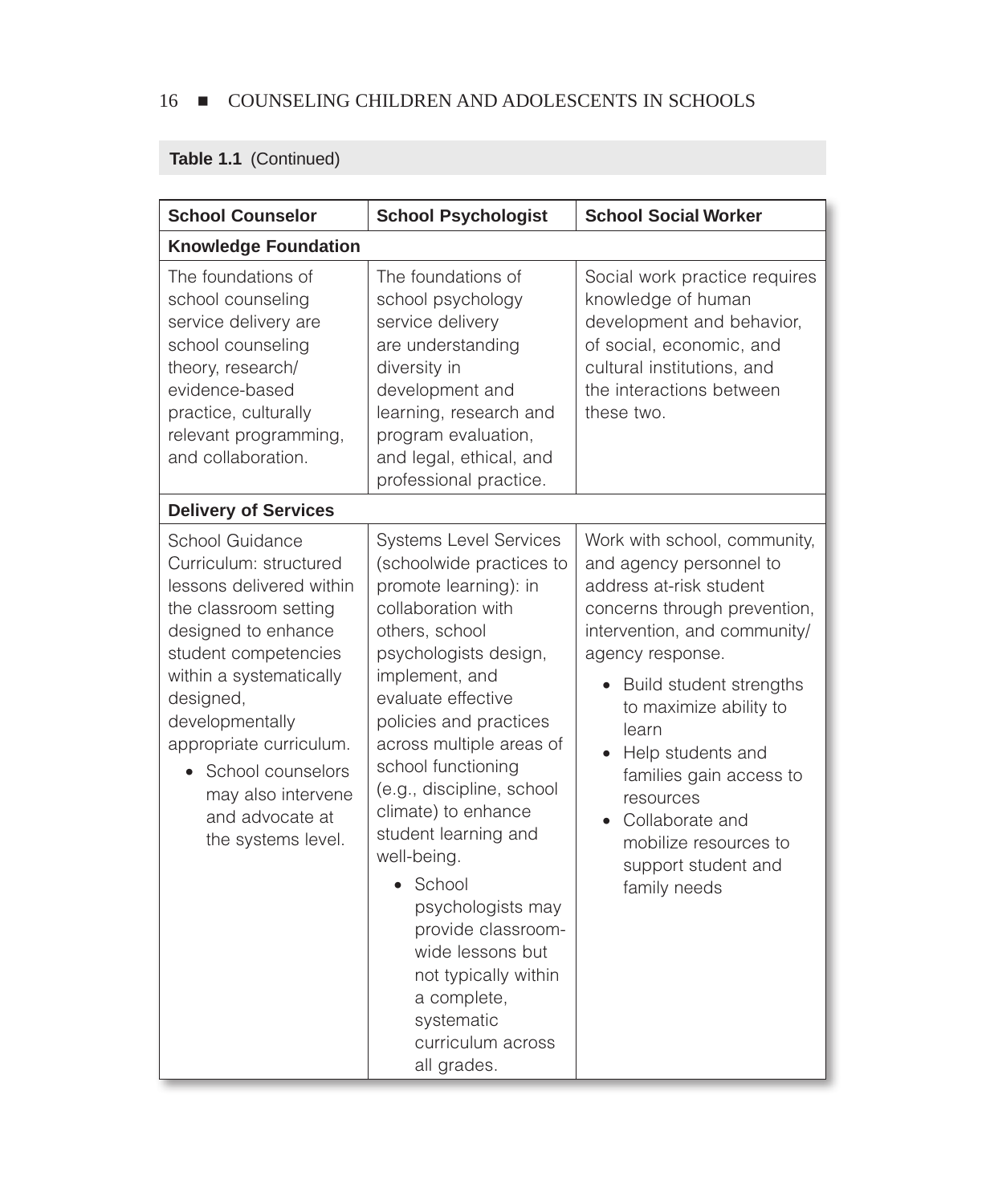| <b>School Counselor</b>                                                                                                                                                                                                                                                                                                                                                                                                                             | <b>School Psychologist</b>                                                                                                                                                                                                                                                                                                                                                                                                                                                                            | <b>School Social Worker</b>                                                                                                                                                                                                                                                                                                                          |
|-----------------------------------------------------------------------------------------------------------------------------------------------------------------------------------------------------------------------------------------------------------------------------------------------------------------------------------------------------------------------------------------------------------------------------------------------------|-------------------------------------------------------------------------------------------------------------------------------------------------------------------------------------------------------------------------------------------------------------------------------------------------------------------------------------------------------------------------------------------------------------------------------------------------------------------------------------------------------|------------------------------------------------------------------------------------------------------------------------------------------------------------------------------------------------------------------------------------------------------------------------------------------------------------------------------------------------------|
| <b>Responsive Services:</b><br>prevention or<br>intervention activities to<br>meet students' needs.<br>These services may<br>$\bullet$<br>take the form of<br>individual or group<br>counseling,<br>consultation, peer<br>helping, psycho-<br>education, referral<br>to outside agencies,<br>and intervention<br>and advocacy at<br>the systems level.<br>This area also<br>includes effective<br>crisis preparation,<br>response, and<br>recovery. | Preventive and<br>Responsive Services:<br>school psychologists<br>apply their knowledge<br>of risk and resiliency<br>factors to promote<br>services that enhance<br>learning, mental health,<br>safety, and well-being.<br>These services are<br>typically provided<br>across the school<br>system (e.g., tiered<br>response systems<br>such as positive<br>behavior supports<br>and response to<br>intervention).<br>Also includes<br>effective crisis<br>preparation,<br>response, and<br>recovery. | Direct interventions to<br>address the immediate<br>concerns of at-risk students<br>through prevention,<br>intervention, and crisis<br>response.<br>These services may take<br>the form of case<br>management, individual<br>and group counseling,<br>family counseling, and<br>crisis intervention.<br>Interventions are to be<br>evidence-based.   |
| School counselors<br>consult with parents,<br>teachers, and other<br>educators and refer to<br>outside agencies as<br>part of their responsive<br>services. They also may<br>have advisory councils<br>that include families,<br>teachers,<br>administrators, and<br>outside personnel who<br>evaluate their school<br>counseling program as                                                                                                        | School psychologists<br>consult and collaborate<br>with teachers,<br>administrators,<br>families, and<br>external agencies.<br>These are considered to<br>be practices that<br>permeate all<br>aspects of school<br>psychology service<br>delivery.<br>Family-School<br>$\bullet$<br>Collaboration                                                                                                                                                                                                    | School social workers<br>provide consultation to<br>facilitate understanding<br>among home, school, and<br>community. The following<br>elements represent aspects<br>of their practice:<br>Home/School/Community<br>Liaison<br><b>Community Collaboration</b><br>Community Outreach and<br>Mobilization<br>Interdisciplinary Team<br>Problem Solving |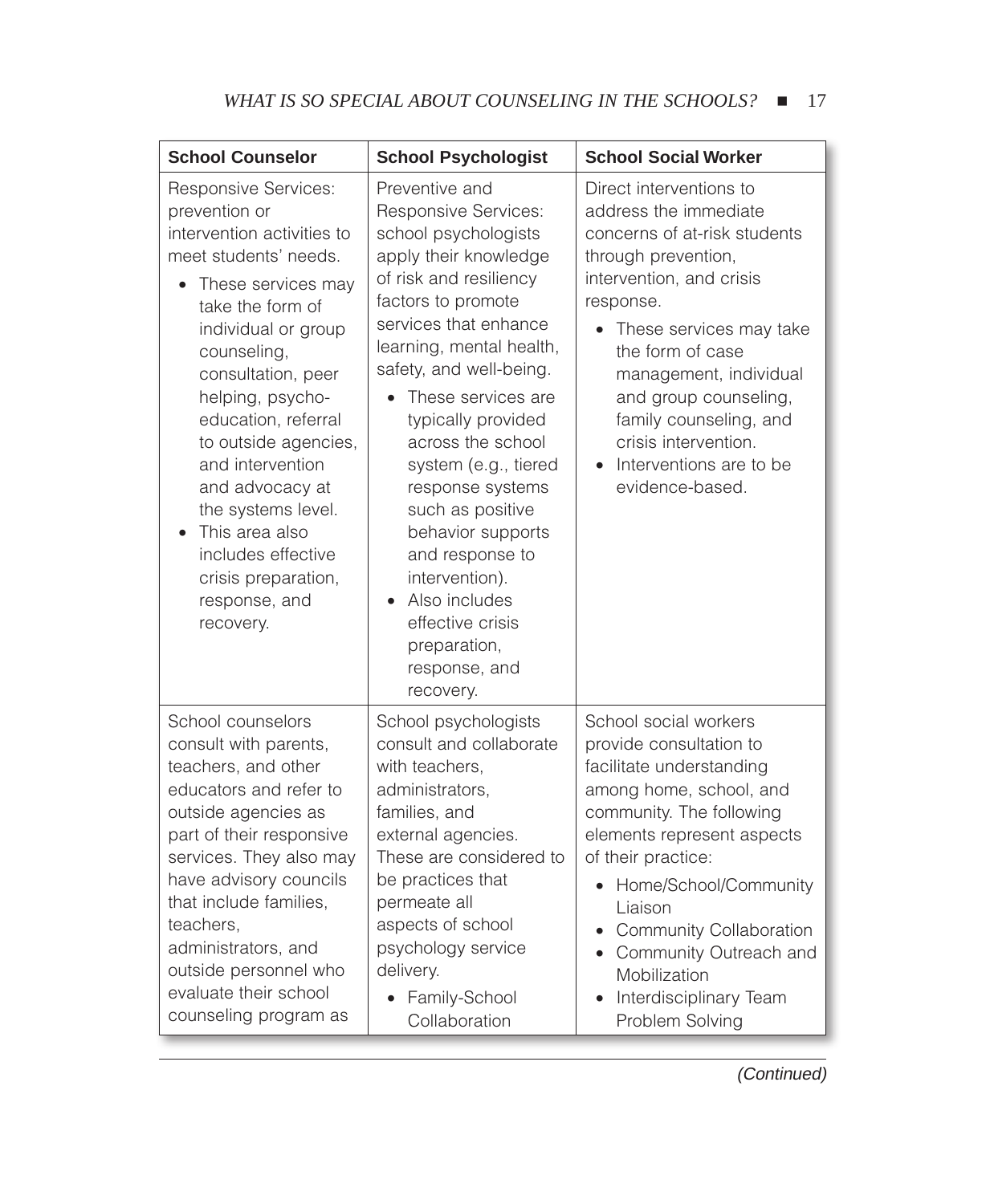## **Table 1.1** (Continued)

| <b>School Counselor</b>                                                                                                                                                                                                                                                                                                                                                                                                | <b>School Psychologist</b>                                                                                                                                                                                                                                                                                                                                                                                                                                                | <b>School Social Worker</b>                                                                                                                                                                                                                                                                                                                                                                                         |
|------------------------------------------------------------------------------------------------------------------------------------------------------------------------------------------------------------------------------------------------------------------------------------------------------------------------------------------------------------------------------------------------------------------------|---------------------------------------------------------------------------------------------------------------------------------------------------------------------------------------------------------------------------------------------------------------------------------------------------------------------------------------------------------------------------------------------------------------------------------------------------------------------------|---------------------------------------------------------------------------------------------------------------------------------------------------------------------------------------------------------------------------------------------------------------------------------------------------------------------------------------------------------------------------------------------------------------------|
| part of the management<br>function of their role.                                                                                                                                                                                                                                                                                                                                                                      | Services: school<br>psychologists use their<br>knowledge of family<br>systems, culture, and<br>evidence-based<br>practices to develop<br>collaborative<br>partnerships with<br>families in order to<br>support children's<br>learning and mental<br>health.                                                                                                                                                                                                               | Teacher/Administrator<br>$\bullet$<br>Consultation                                                                                                                                                                                                                                                                                                                                                                  |
| Individual Student<br>Planning: coordinated<br>activities designed to<br>help students develop<br>personal and<br>educational goals.<br>General education<br>career planning is<br>unique to school<br>counselors,<br>although school<br>psychologists<br>may assist in<br>transition to<br>postsecondary<br>settings and<br>community<br>agencies for those<br>students who<br>receive special<br>education services. | <b>Student Level Services:</b><br>school psychologists<br>deliver both<br>instructional support<br>and mental health<br>services to help<br>students develop their<br>academic, social, and<br>life skills.<br>These services may<br>be direct or indirect<br>and take the form of<br>consultation with<br>teachers, parents,<br>and administrators,<br>individual or group<br>counseling, or use<br>of data to help<br>establish learning<br>and/or behavioral<br>goals. | School social workers build<br>student strengths to<br>maximize opportunities to<br>learn. The following direct<br>services are listed as part of<br>a school social worker's role:<br>Assessment of student<br>needs to facilitate<br>intervention design<br>Home/School/Community<br>Liaison<br>Individual and Small<br>Group Therapy/<br>Counseling<br>Conflict Resolution and<br>Mediation<br>Family Counseling |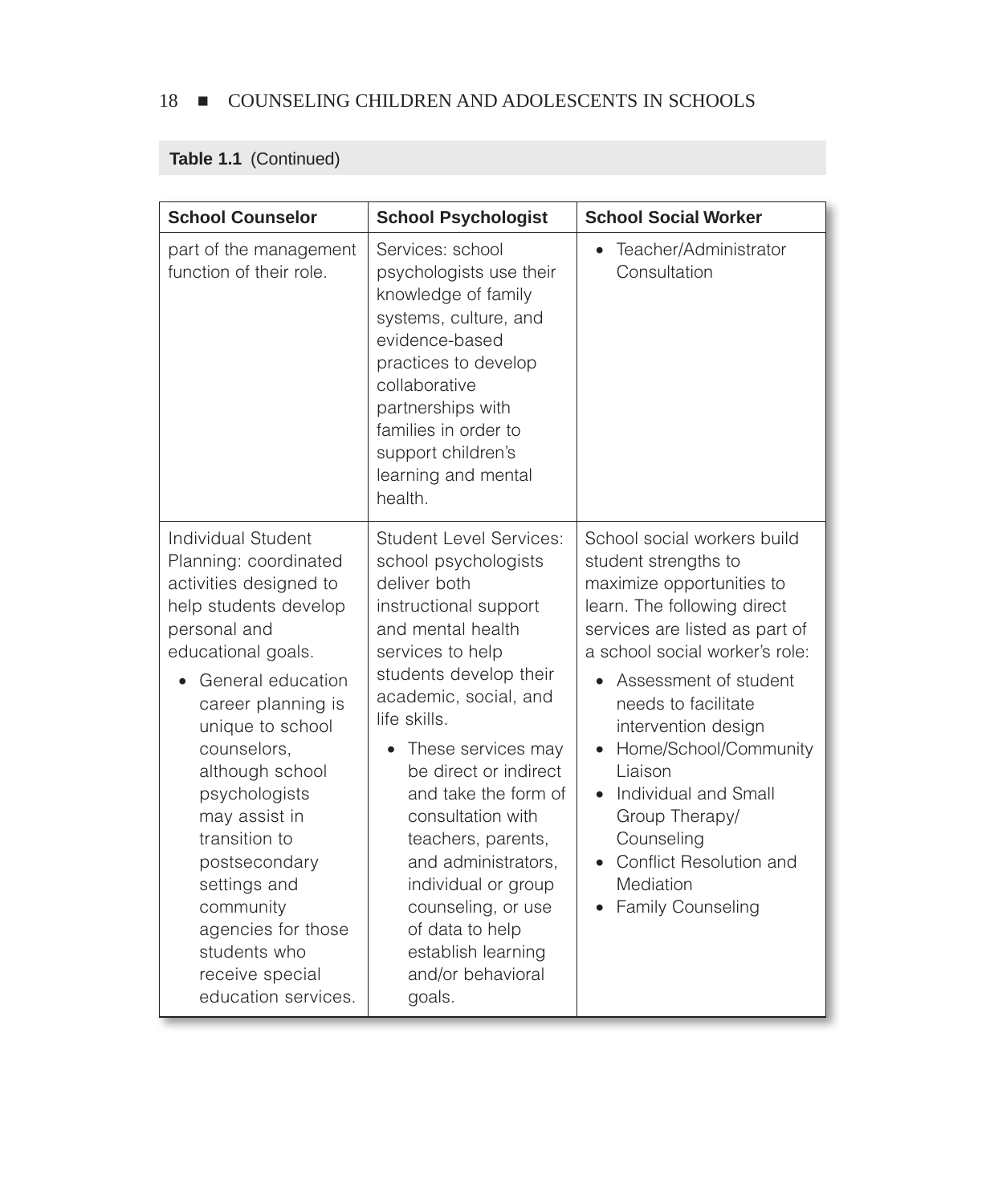| <b>School Counselor</b>                                                                                                                                                                                                                                                                                                     | <b>School Psychologist</b>                                                                                                                                                                                                                                                                                                                                                                                                                                                  | <b>School Social Worker</b>                                                                                                                                                                                                                                                                                                      |
|-----------------------------------------------------------------------------------------------------------------------------------------------------------------------------------------------------------------------------------------------------------------------------------------------------------------------------|-----------------------------------------------------------------------------------------------------------------------------------------------------------------------------------------------------------------------------------------------------------------------------------------------------------------------------------------------------------------------------------------------------------------------------------------------------------------------------|----------------------------------------------------------------------------------------------------------------------------------------------------------------------------------------------------------------------------------------------------------------------------------------------------------------------------------|
| System Support:<br>management of all<br>aspects (e.g.,<br>establishing, maintaining,<br>and enhancing) of a<br>school counseling<br>program including<br>professional<br>development,<br>consultation,<br>collaboration, supervision,<br>and operations.                                                                    | There is no equivalent in<br>school psychology<br>services since school<br>psychologists may<br>function as itinerant<br>staff.                                                                                                                                                                                                                                                                                                                                             | School social workers<br>organize their time, efforts,<br>and priorities to fulfill their<br>responsibilities.                                                                                                                                                                                                                   |
| <b>Broad-Based Practice</b>                                                                                                                                                                                                                                                                                                 |                                                                                                                                                                                                                                                                                                                                                                                                                                                                             |                                                                                                                                                                                                                                                                                                                                  |
| Management: school<br>counselors develop and<br>formalize a school<br>counseling program that<br>is reflective of student<br>and school needs.<br>Accountability: school<br>counselors implement<br>data-driven, standards-<br>based, research-<br>supported programs<br>and engage in<br>continuous program<br>evaluation. | Data-based decision<br>making and<br>accountability permeate<br>all aspects of school<br>psychology service.<br>School psychologists<br>are part of a<br>multidisciplinary team<br>that collects and uses<br>student data to identify<br>students' eligibility for<br>special education and<br>other educational<br>services, to assess<br>progress toward<br>academic and<br>behavioral goals, and to<br>evaluate implementation<br>and effectiveness of<br>interventions. | School social workers<br>provide training and<br>educational programs that<br>address the goals of<br>education. They maintain<br>accurate data relevant to<br>planning, management, and<br>services. Additionally, they<br>incorporate assessment into<br>intervention and evaluation<br>plans to enhance student<br>abilities. |

*Source:* Table contents are adapted from the ASCA website (2009) document, "The Role of the Professional School Counselor," the *Model for Comprehensive and Integrated School Psychological Services* (NASP, 2010b), the School Social Work Association of America (SSWAA) website (2009), and the NASW *Standards for School Social Work Services* (2002).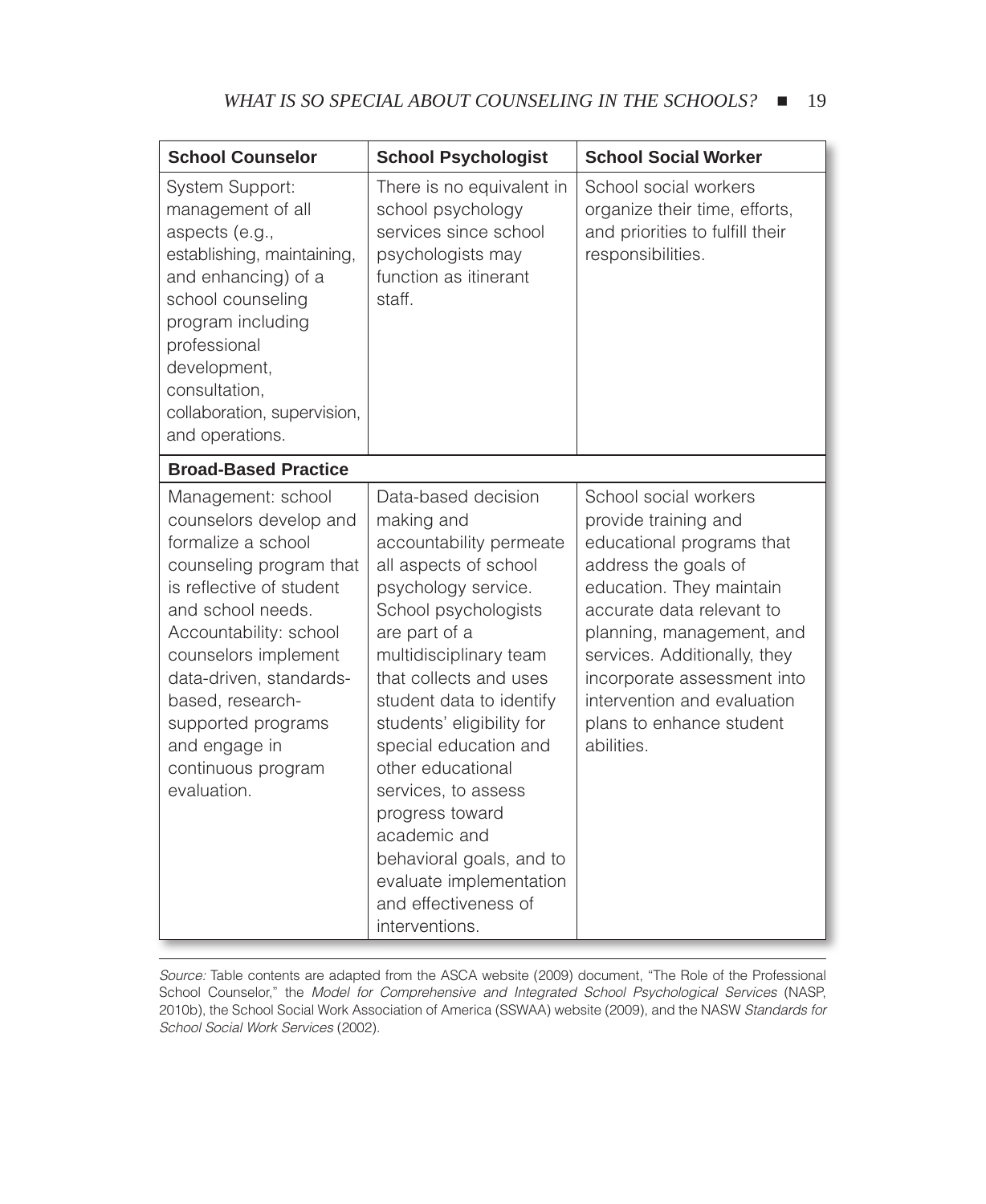Because there are similarities among the three professions, those who are unaware of the differences might see these roles as interchangeable. They are most definitely not. However, each professional provides distinctive contributions to the school setting that can complement one another perfectly. For example, while the school counselor might focus on delivering specific guidance lessons as part of broader efforts to improve student behavior and reduce bullying, the school psychologist or school social worker could assist in running targeted intervention groups to address students who are at-risk or demonstrating bullying behaviors. Together, all individuals may work to collect data on their efforts to determine whether office referrals for aggressive behaviors have decreased.

When it comes to individual counseling, there are important differences as well. For example, the school counselor may provide short-term supportive services to individuals who have experienced a life stressor that is creating distress and interfering with school functioning. Additionally, school counselors often work with students to help them establish personal goals for their education and future. Conversely, school psychologists tend to work with students who have been identified for additional supports through special education services. School social workers tend to fall somewhere in between with about one-third of their students on individualized education programs (IEPs) and the rest identified as "at-risk" (Kelly et al., 2010). For those students on IEPs, the nature of the counseling services might reflect a longer duration and may include linkages with outside professionals. This brief distinction does not mean to imply that a school counselor should never work with a child who has an IEP or that school psychologists and schools social workers can't meet with students who do not require special education services; instead it is meant as a general guide for understanding the different types of counseling services that are provided by each professional. For all school-based professionals, the focus is on helping the student's performance in learning and social interactions, with an emphasis on the school setting.

## **ACCOUNTABILITY IN COUNSELING SERVICES**

In addition to the growing number of students needing support, all schoolbased professionals are faced with the challenge of demonstrating the effectiveness of their actions. School-based professionals place great value on demonstrating accountability for their services although the strategies for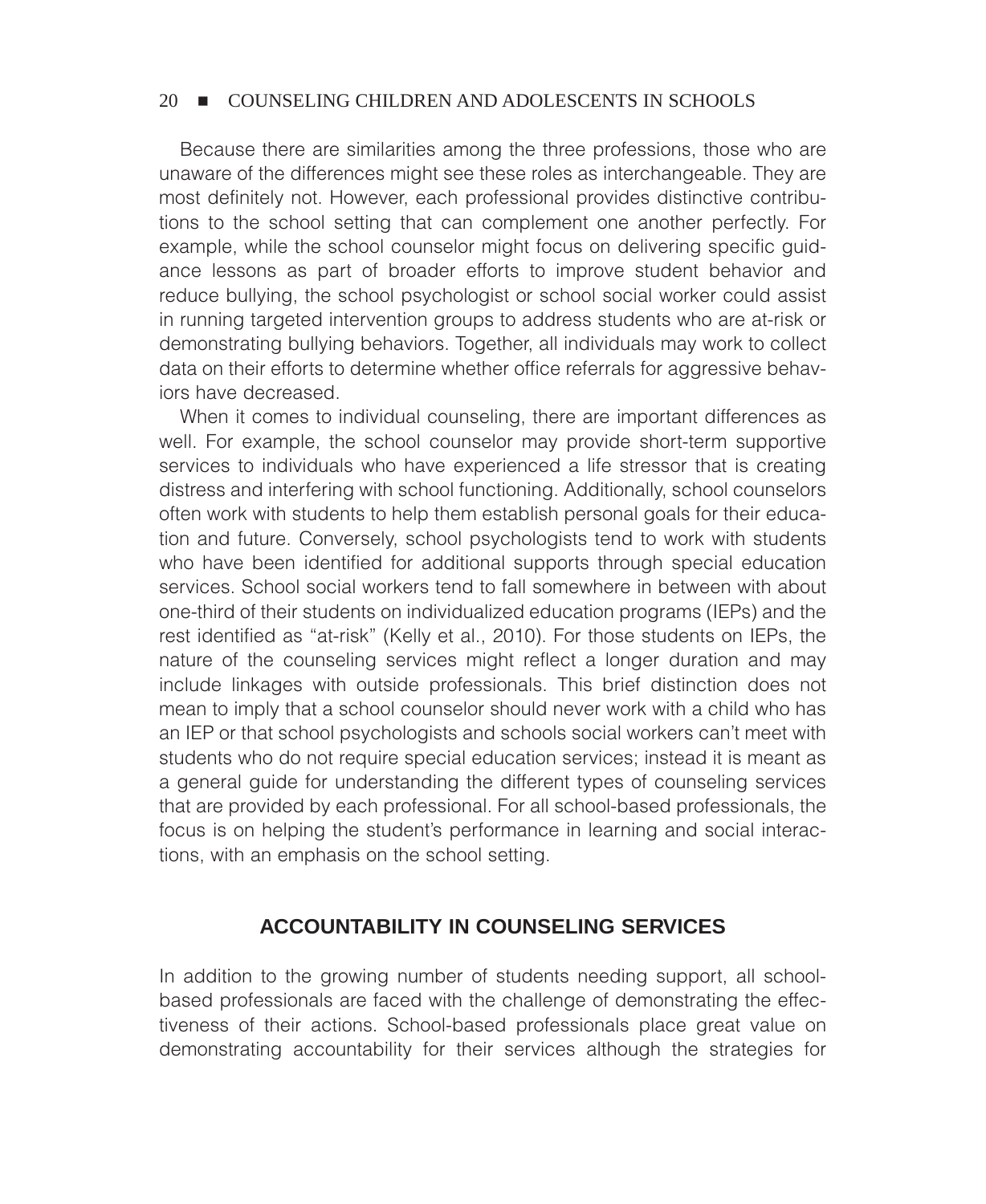documenting outcomes have varied. It is not enough to say that the students enjoyed the lesson or that parents seemed satisfied after the meeting. These informal indicators are extremely important, but the real question is whether your services resulted in a positive, measurable outcome. Did students engage in more prosocial behavior after your group? Did Allison begin attending school more regularly after you and she worked individually on goal setting? Have office referrals decreased after you helped implement the schoolwide character education program? Unfortunately, these are complicated questions, and outcomes may be difficult to demonstrate.

School-based professional helpers face many unique challenges to delivering and evaluating the effectiveness of their services. They have a limited amount of time to deliver their services and may be addressing attitudes and behaviors that have been present for a number of years (and therefore, not easily changed or assessed). Some districts place restrictions on the number of times that a school-based helper may deliver services to an individual (e.g., six sessions). This type of mandated limitation creates difficulty in delivering interventions with fidelity if the identified intervention approach calls for a greater number of sessions (e.g., 12–15), as is often the case. Additionally, the implementation of intervention programming may be reliant on a teacher or a team of individuals rather than the school-based professional. The challenge is great, and it is often difficult to justify spending our limited time on data collection rather than direct services. Regardless, there is a greater expectation than ever that school-based professional helpers demonstrate the importance of their services to the overall functioning of school systems.

## **THE EFFECTIVENESS OF COUNSELING FOR CHILDREN AND ADOLESCENTS**

Meta-analyses of research designed to explore outcomes for child and adolescent populations have supported the efficacy of counseling (e.g., Baskin et al., 2010; Kazdin, 2000; Prout & Prout, 1998; Weisz, Weiss, Han, Granger, & Morton, 1995). For example, based on a review of 107 outcome studies of 132 interventions, Baskin et al. (2010) concluded that psychotherapy with children and adolescents in the schools yielded positive effects. Certain variables appeared to increase the effectiveness of counseling including services provided to adolescent populations, single-gender groups, and trained, licensed therapists rather than paraprofessionals or graduate students (Baskin et al., 2010). Further,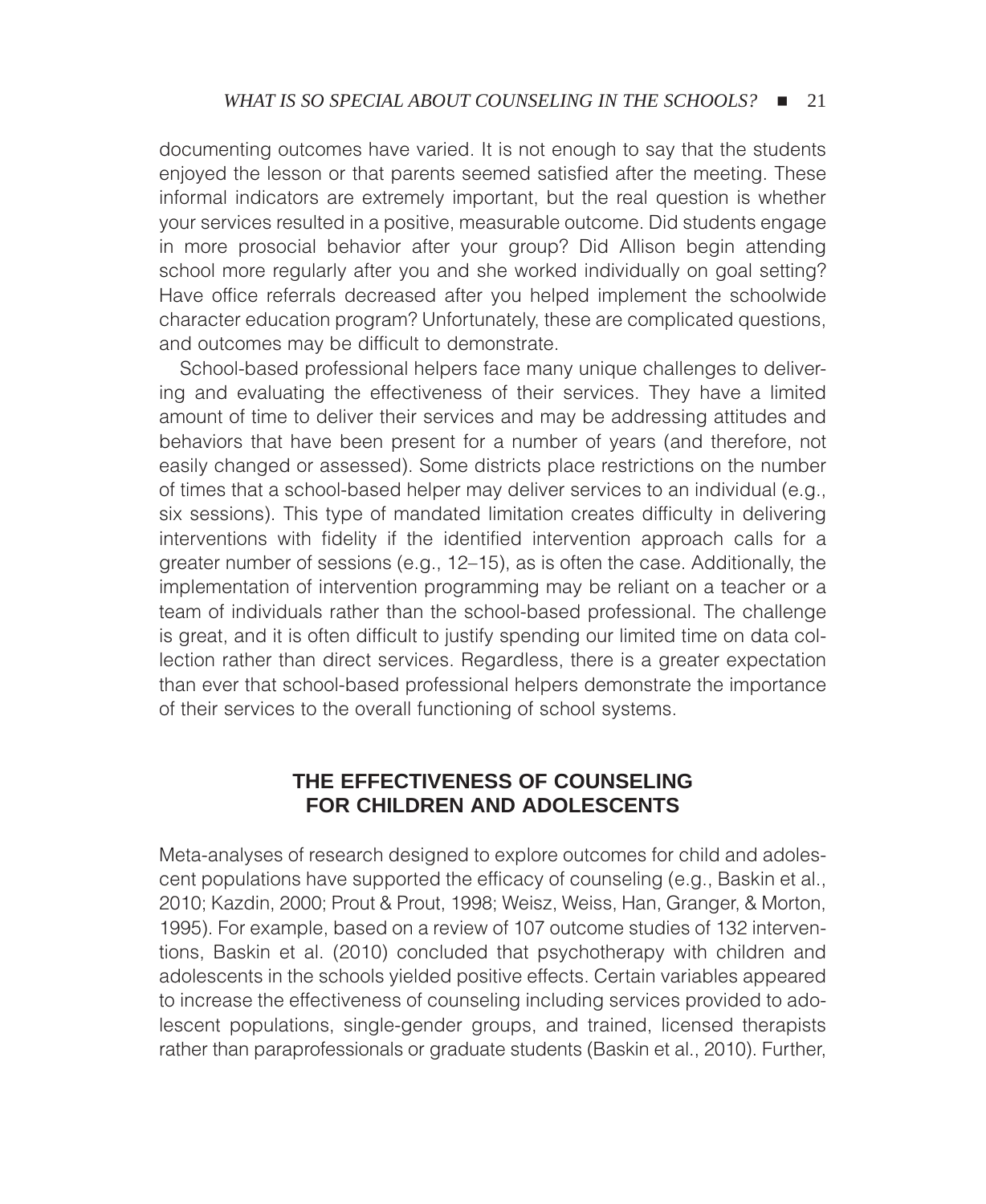the modality did not appear to make a difference, as individual, group, and "other" approaches (e.g., classroom) all yielded significant results.

Reese, Prout, Zirkelback, and Anderson (2010) conducted a meta-analysis of 65 school-based psychotherapy and counseling dissertations and found an overall effect size that was very similar to that of Baskin et al. (2010), .44 and .45 respectively. As with previous school-based studies, most of the interventions included those that focused on cognitive-behavioral strategies or skills training and were typically provided in a group format. Of the four published meta-analyses that have focused on school-based mental health services (Baskin et al., 2010; Prout & DeMartino, 1986; Prout & Prout, 1998; Reese et al., 2010), all have reported medium to large effect sizes.

These broad studies can help us to understand which aspects of counseling or psychotherapy have the strongest effects and the areas where we continue to have gaps in our knowledge. For example, we know little about whether the theoretical model of treatment yields different results. Weisz et al. (1995) found that behavioral techniques tended to produce the greatest positive effects in children regardless of age, gender, therapist training, or type of problem. Conversely, Reese et al. (2010) found that skills training had a greater effect size than cognitive behavioral approaches. In the Weisz et al. (1995) study, females tended to have better treatment outcomes than males; however, there were no gender differences found in the Baskin et al. (2010) study. When focusing specifically on 17 school-based studies, Prout and Prout (1998) noted that the positive findings from their meta-analysis reflected group rather than individual counseling outcomes; these findings were not supported by Baskin et al (2010). Finally, Reese et al. (2010) found the largest effect sizes in elementary populations, while Baskin et al. (2010) reported larger effect sizes for adolescents. Prout and Prout (1998) also found the greatest effects at elementary rather than secondary levels. The inconsistent nature of these findings leads us to conclude that ongoing research on school-based interventions is needed to determine which approaches are most effective with whom.

School-based professionals often receive positive feedback from children, teachers, parents, and administrators about the services that they provide. Under these circumstances, it might be easy to conclude that any type of counseling provided in the school will have a positive effect. However, this is not necessarily the case, as demonstrated by Weiss, Catron, Harris, and Phung (1999) who used a randomized clinical trial to determine the effectiveness of child psychotherapy as typically delivered in the schools. Participants included 160 children who had problems related to anxiety, depression, aggression, or attention. They were divided into a treatment or control group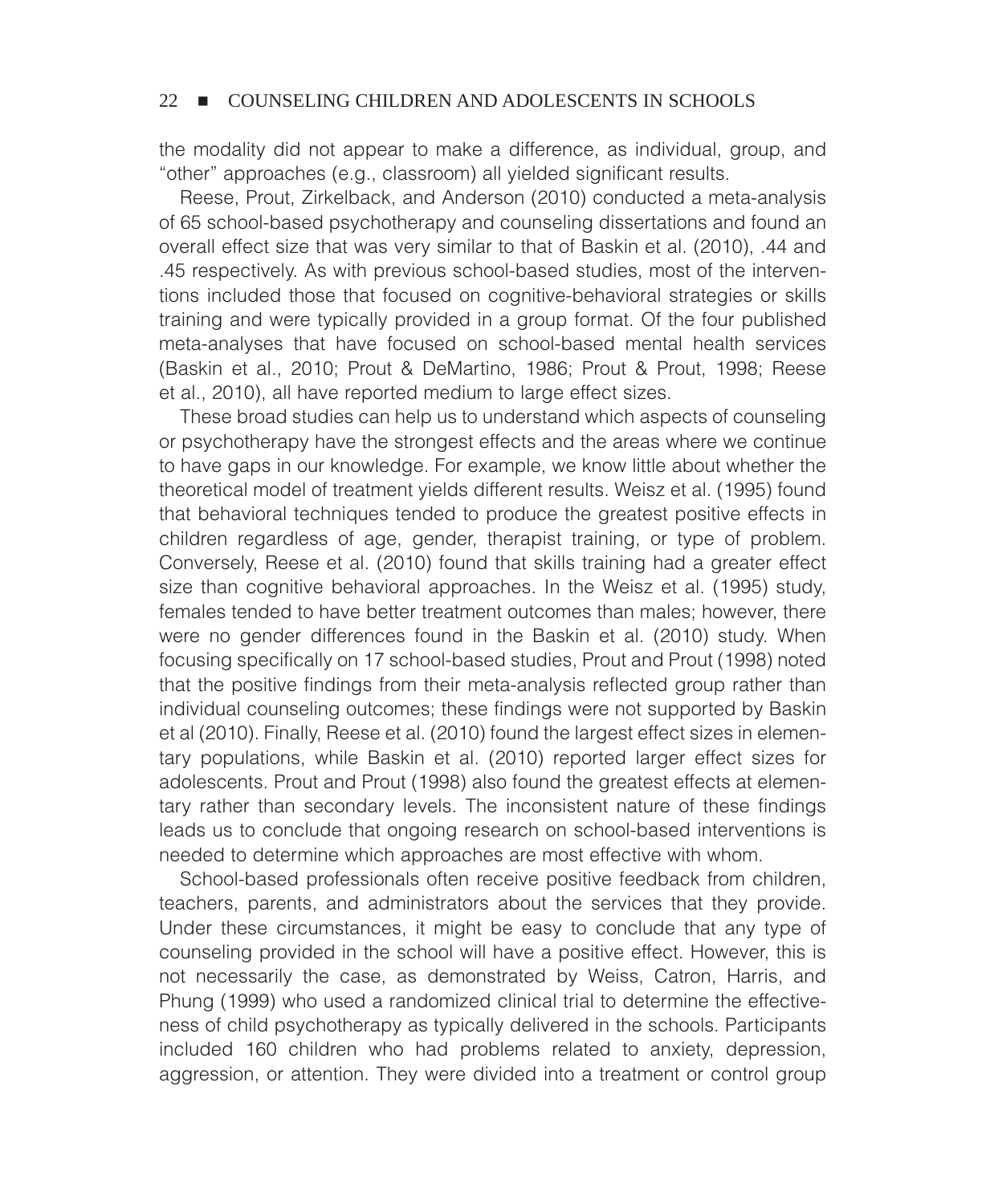that received either "treatment as usual" or academic tutoring for 45 minutes per week. Treatment as usual was provided by mental health professionals (six master's level counselors and one doctoral level clinical psychologist) who reported using cognitive and psychodynamic-humanistic approaches. The treatment extended over two years and did not follow a particular set of guidelines. At the end of the project, the researchers did not find any significant differences between the students in the two groups based on ratings of internalizing or externalizing behaviors, adaptive functioning, or peer relationships across time. Based on these findings, the authors concluded that it will be important to develop and validate effective treatment approaches with children and implement them in school settings.

As school-based professionals, we possess a powerful tool in the form of counseling, but we must use it appropriately by matching strategies that have research support with students' presenting concerns. When this is not possible, we must carefully document the outcomes of our efforts and modify our approaches as needed as described in Chapter 13. Many interventions exist that can promote children's positive development and prevent emotional and behavioral problems (Kellam & Langevin, 2003; Weisz, Sandler, Durlak, & Anton, 2005). The use of these types of programs can help students to develop resilience and cope with the many environmental stressors placed on them (Adelman & Taylor, 2010).

## **RESILIENCY IN CHILDREN AND ADOLESCENTS**

A resiliency framework provides an alternative, more positive way to think about serving youth in the schools. As children develop into young adults, they typically face numerous challenges in the social, academic, and emotional realms. Some of the most significant stressors for children and adolescents reflect "typical" experiences such as advancing to middle school, experiencing puberty, gaining acceptance from peers, and developing a sense of identity. Given a balance of support, adequate problem-solving and coping skills, and a consistent environment, most youth navigate these stressors with little difficulty. On the other hand, children and adolescents who experience too many stressors (either major traumas or daily hassles) often find their coping resources overwhelmed. Of additional concern are the nonnormative stressors experienced by too many of today's children and adolescents such as violence in their schools and communities. When youth are unable to cope with life's difficulties, they become more vulnerable to negative influences, deviant behavior, and suicidal ideation.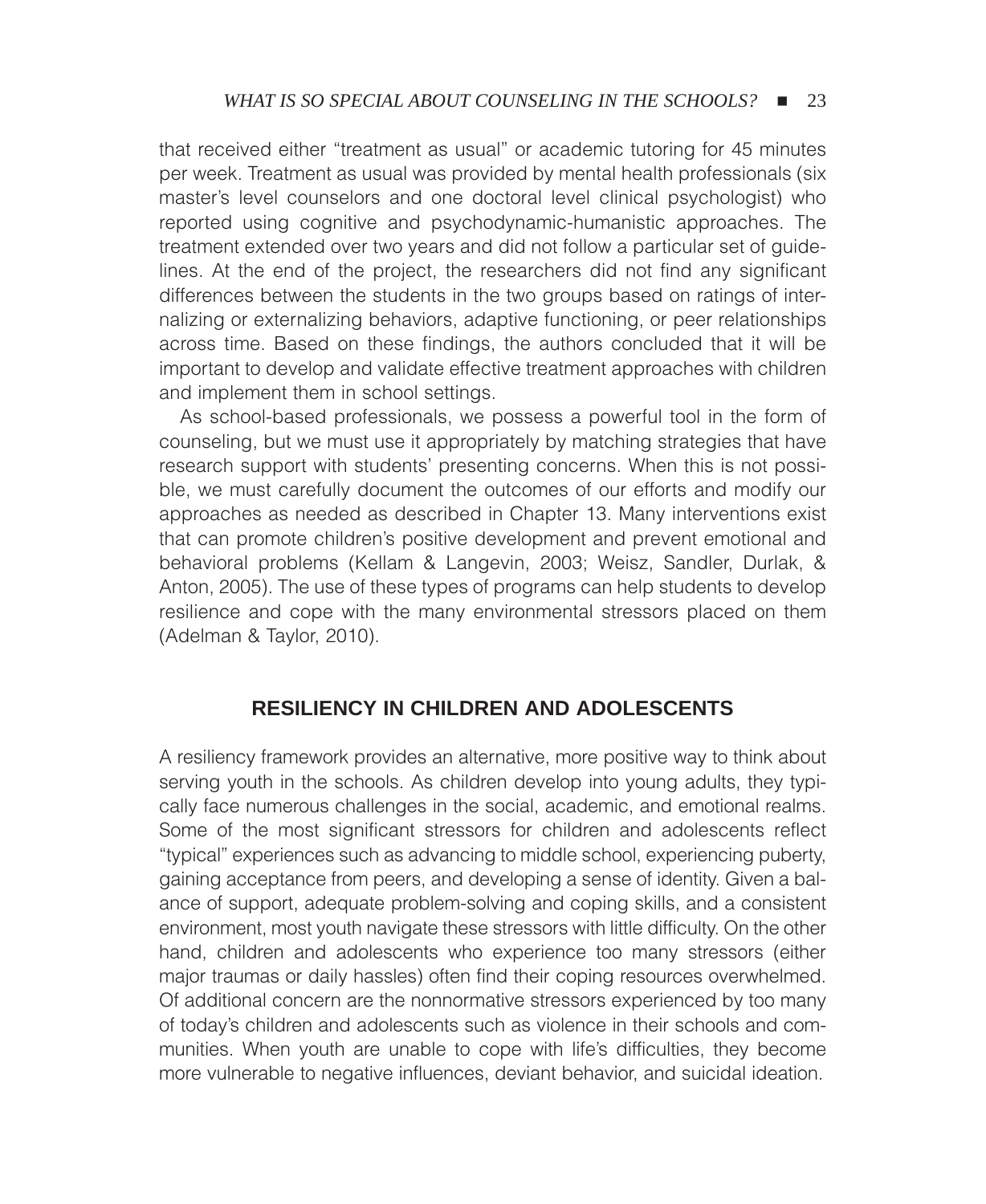Resiliency is an individual's capacity to overcome identifiable risk factors (e.g., poverty, parent depression) and avoid the negative outcomes often associated with these risks such as academic difficulties, delinquency, and mental health problems (Adelman & Taylor, 2010). In other words, resilience can be defined as better than expected outcomes, or competence, in the presence of risk factors (Luthar, Cicchetti, & Becker, 2000). Protective factors in the neighborhood, school, family, and peer network can act as buffers against these risks. Of particular interest to school-based professionals are the school-based protective buffers such as success at school, a supportive school environment, positive relationships with one's teachers and peers, and a strong bond with others (Adelman & Taylor, 2010; Brehm & Doll, 2009).

Many individual factors associated with resilient outcomes including positive self-concept, achievement motivation, social competence, problem solving, autonomy, and sense of purpose are amenable to intervention (Beltman & MacCallum, 2006; Brehm & Doll, 2009). Effective programs exist that help to alter school environments to promote resiliency in students by helping them strengthen interpersonal relationships and promote autonomy and selfregulation (Doll & Cummings, 2008; Doll, Zucker, & Brehm, 2004). By focusing on broad, population-based services, school-based professionals may be able to have the greatest positive impact on students' development.

## **PROMOTING HEALTHY DEVELOPMENT**

Although the field of counseling has historically identified enhanced well-being as the desired outcome of services, this perspective is relatively new to the discipline of psychology. Until recently, mental health was simply considered to be the absence of mental illness. Psychology continues to make great strides in recognizing the positive aspects of human development and optimized life experiences through the study of positive psychology (Seligman & Csikszentmihalyi, 2000). Researchers have directed increasing attention toward identifying the characteristics of healthy individuals, although this line of work is still in its infancy. An outgrowth of this effort is an emphasis on defining the key concepts of mental health promotion and identifying the factors that contribute to healthy development (NRC & IOM, 2009). The term *developmental competencies* is central to health promotion and refers to "young people's ability to accomplish a broad range of social, emotional, cognitive, moral, and behavioral tasks at various developmental stages" (NRC & IOM, 2009, p. 75).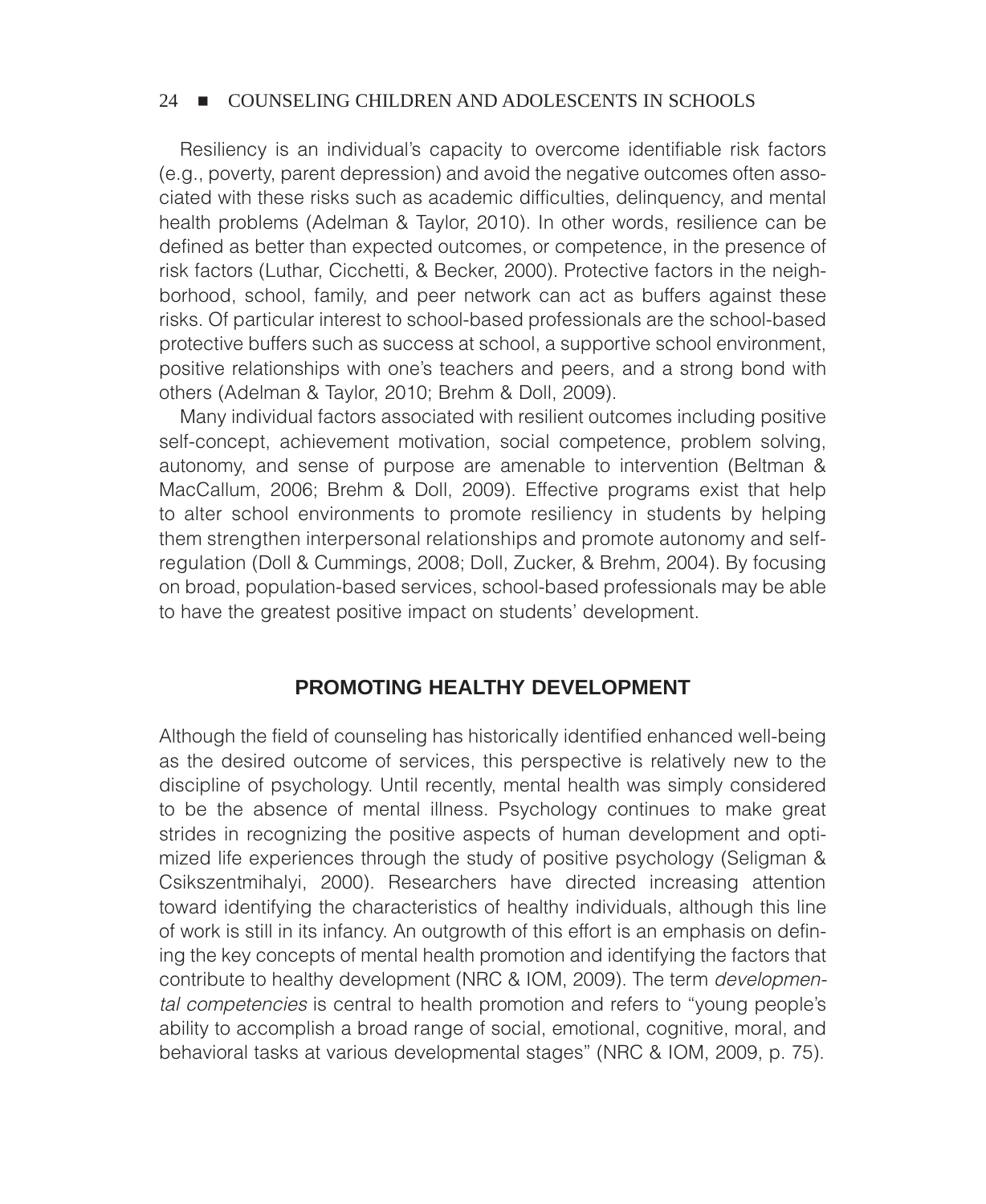Positive youth development programs have been created to help foster these competencies and have outlined goals such as improving bonding, promoting resilience and competence, and fostering self-determination and selfefficacy (Catalano, Berglund, Ryan, Lonczak, & Hawkins, 2004). As might be expected, the competencies and the factors that promote healthy development differ across the individual's lifespan. Healthy attachment is a critical competency during early childhood, whereas opportunities to belong become much more relevant to adolescents. Smith, Boutte, Zigler, and Finn-Stevenson (2004) identified factors within the school environment that were associated with positive development in middle childhood. These factors included positive teacher expectancies and support, effective classroom management, collaborative school-family relationships, culturally relevant pedagogy, and school policies and practices that reduce bullying. As part of their broad spectrum of services, school-based professionals can implement programming that helps to foster these healthy school environments.

School-based counseling is an important service provided by professional helpers. However, given the imbalance between the number of students and service providers, school-based practitioners will want to adopt a tiered level of services that benefits all students by creating healthy environments, implementing prevention strategies that enhance resiliency, and collaborating with others to support those students with more intensive challenges. It is difficult to know what the future holds, but it is unlikely that we will see a large increase in the number of school-based helpers because too often school leaders tend to marginalize professional helpers and view their work as supplementary rather than integral to the functioning of the school (Adelman & Taylor, 2010). Therefore, it is imperative that you find ways to maximize your services and continually reflect on the efficacy of what you do.

## **Activities**

- 1. Go to the website of your professional organization and review the position statement on scope of practice as related to counseling or mental health services. Consider how the "day in a life" scenarios presented in the Section I introduction compare to these descriptions.
- 2. Interview a member of the school leadership team. How does the individual view the role of counseling, guidance, or mental health services in the school? Share your findings with other members of your class.